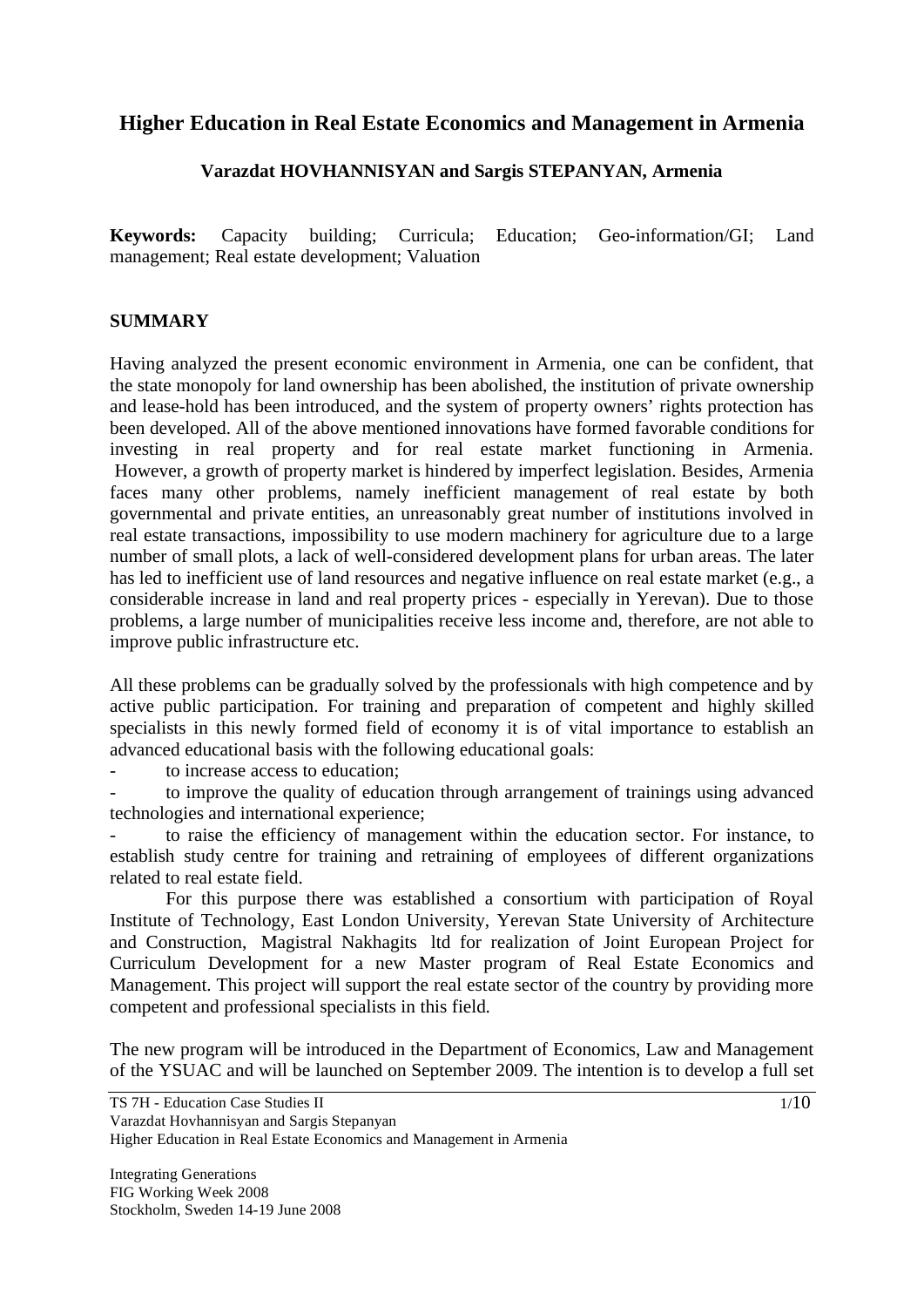of new courses by using newly prepared teaching materials and to apply advanced IT teaching methodology. The new Master program will be taught during two years after obtaining Bachelor degree. This program will be completed by obtaining Master degree in Real Estate Economics and Management. The main target groups of the project are the University's teaching staff, Master and Bachelor students of the Department of Economics, Law and Management, as well as employees of different organizations acting in real estate sector.

### **SUMMARY (in Armenian)**

Đá<sup>1</sup>í-ÍÁ ÝíÇñí<sup>3</sup>Í <sub>ċ</sub> ĐĐ-áõÙ <sup>3</sup>Ýß<sup>3</sup>ñÅ ∙áõÛùÇ ßáõÏ<sup>3</sup>ÛÇ áÉáñïÇ ËÝ'ÇñÝ»ñÇÝ ¨ ÉáõÍÙ<sup>3</sup>Ý áõÕÇÝ»ñÇÝ: ì»ñ Ñ<sup>3</sup>Ýí<sup>s</sup>Í ÙÇ ß<sup>3</sup>ñù Ñ<sup>3</sup>ñó»ñÇ ßñç<sup>3</sup>Ý<sup>3</sup>ÏÝ»ñáõÙ ËáëíáõÙ ¿ Ñ<sup>3</sup>ïÏ<sup>3</sup>å»ë ïíÛ<sup>3</sup>É áÉáñïáõ٠ѪÙªåªïªë˪Ý áñªÏÛªÉ Ùªëݪ⋅»ïÝ»ñÇ åªïñªëïÙªÝ ËÝ'ÇñÝ»ñÇ ÙªëÇÝ ¨, áñå»ë ªÛ' ËÝ<sup>1</sup>ÇñÝ»ñÇ ÉáõÍáõÙ, ËáëíáõÙ <sub>ἰ</sub>, áõëáõÙÝ<sup>3</sup>Ï<sup>3</sup>Ý åÉ<sup>3</sup>ÝÝ»ñÇ Ùß<sup>3</sup>ÏÙ<sup>3</sup>ÝÝ áõÕÕí<sup>3</sup>Í Ñ<sup>3</sup>Ù<sup>3</sup>ï»Õ Ȓñáå<sup>3</sup>Ï<sup>3</sup>Ý Ý<sup>3</sup>Ë<sup>3</sup>·ÍÇ Ù<sup>3</sup>ëÇÝ: Ø<sup>3</sup>ëÝ<sup>3</sup>íáñ<sup>3</sup>å»ë, ÝßíáõÙ ¿, áñ ºñ¨<sup>3</sup>ÝÇ Ö<sup>3</sup>ñï<sup>3</sup>ñ<sup>3</sup>å»ïáõÃÛ<sup>3</sup>Ý ¨ ÞÇÝ<sup>3</sup>ñ<sup>3</sup>ñ°áõÃÛ<sup>3</sup>Ý ä»ï<sup>3</sup>Ï<sup>3</sup>Ý Ð<sup>3</sup>Ù3Éë<sup>3</sup>ñ3ÝÁ (°ñÖÞäÐ) Þí»<sup>1</sup>Ç<sup>3</sup>ÛÇ î»ËÝáÉá·Ç<sup>3</sup>Ý»ñÇ Â<sup>3</sup>·<sup>3</sup>íáñ<sup>3</sup>Ï3Ý ÆÝëïÇïáõïÇ, <sup>2</sup>ñ¨»ÉÛ<sup>3</sup>Ý ÈáÝ'áÝÇ Đ<sup>3</sup>Ù<sup>3</sup>Éë<sup>3</sup>ñ<sup>3</sup>ÝÇ ¨ §Ø<sup>3</sup>·Çëïñ<sup>3</sup>É Ý<sup>3</sup>Ë<sup>3</sup>·Çͦ êäÀ-Ç (Đ<sup>3</sup>Ù<sup>3</sup>ëï<sup>3</sup>Ý) Ñ»ï Ñ<sup>3</sup>Ù<sup>3</sup>ï»Õ, °íñáÙÇáõÃÛáõÝÇó ëï<sup>3</sup>óí<sup>s</sup>Í <sup>1</sup>ñ<sup>3</sup>Ù<sup>3</sup>ßÝáñÑÇ Ñ<sup>3</sup>ßíÇÝ` TEMPUS Íñ<sup>3</sup>·ñÇ ßñç<sup>3</sup>Ý<sup>3</sup>ÏÝ»ñáõÙ, ëï»ÕÍ»É »Ý ÏáÝëáñóÇáõÙ ¨ Çñ<sup>3</sup>Ï<sup>3</sup>Ý<sup>3</sup>óÝáõÙ »Ý Ñ<sup>3</sup>Ù<sup>3</sup>ï»Õ »íñáå<sup>3</sup>Ï<sup>3</sup>Ý Ý<sup>3</sup>Ë<sup>3</sup>·ÇÍ: Ü<sup>3</sup>Ë<sup>3</sup>·ÍÇ ßñç<sup>3</sup>Ý<sup>3</sup>ÏÝ»ñáõÙ ÏáÝëáñóÇáõÙÇ <sup>3</sup>Ý<sup>13</sup>ÙÝ»ñÁ »ñÏáõ ï<sup>3</sup>ñí<sup>3</sup> ÁÝÃ<sup>3</sup>óùáõÙ å»ïù ¿ áõëáõÙÝ<sup>3</sup>Ï<sup>3</sup>Ý åÉ<sup>3</sup>Ý Ùß<sup>3</sup>Ï»Ý °ñÖâäÐ-Ç §¾ĨáÝáÙÇÏ<sup>3</sup>ÛÇ, Æñ<sup>3</sup>íáõÝùÇ ¨ Î<sup>3</sup>é<sup>3</sup>3°ñÙ<sup>3</sup>ݦ <sup>3</sup>ÙµÇáÝáõÙ §<sup>2</sup>Ýß<sup>3</sup>ñÍ ∙áõÛùÇ ¿ÏáÝáÙÇÏ<sup>3</sup> ¨ Ï<sup>3</sup>é<sup>3</sup>í<sup>3</sup>ñáõÙ¦ Ýáñ Ù<sup>3</sup>ëÝ<sup>3</sup>∙ÇïáõÃÛ<sup>3</sup>Ùµ Ù<sup>3</sup>∙Çëïñáë<sup>3</sup>Ï3Ý Íñ<sup>3</sup>·ñÇ Ý»ñ<sup>1</sup>ñÙ<sup>3</sup>Ý Ñ<sup>3</sup>Ù<sup>3</sup>ñ: Dá<sup>1</sup>í<sup>3</sup>ÍáõÙ ËáëíáõÙ ¿ Ý<sup>3</sup>¨ Ý<sup>3</sup>Ñ<sup>3</sup>·ÍÇ Çñ<sup>3</sup>Ï<sup>3</sup>Ý<sup>3</sup>óÙ<sup>3</sup>Ý áõÕÇÝ»ñÇ áõ ëå<sup>3</sup>ëíáÕ <sup>3</sup>ñ<sup>1</sup>ÛáõÝùÝ»ñÇ Ù<sup>3</sup>ëÇÝ: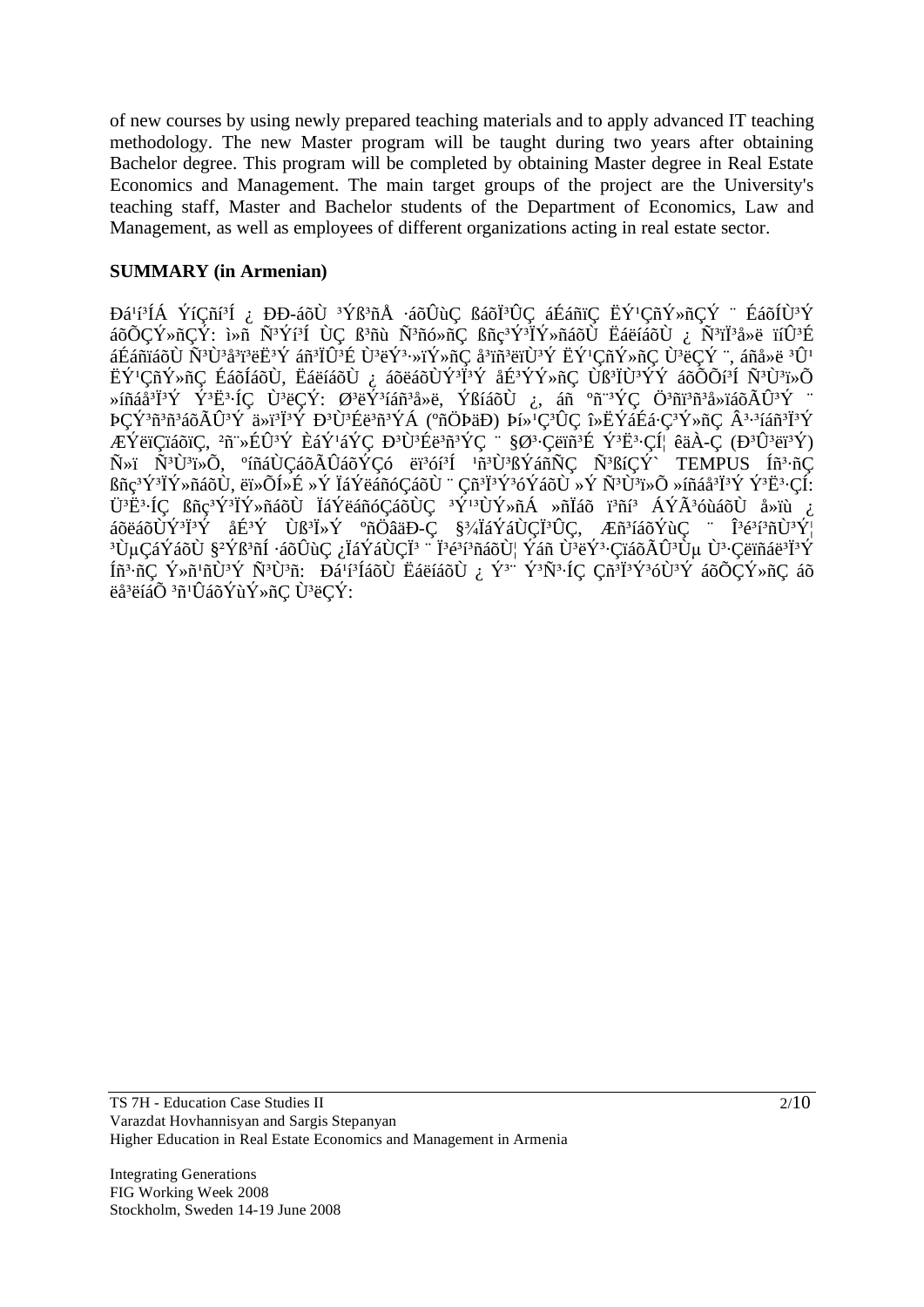# **Higher Education in Real Estate Economics and Management in Armenia**

### **Varazdat HOVHANNISYAN and Sargis STEPANYAN, Armenia**

## **INTROCUCTION**

Having analyzed the present day economic environment in Armenia, one could be confident, that the state monopoly for land ownership has been abolished, the institution of private ownership and leasehold has been introduced, and the system of property owners' rights protection has been developed. All of the above mentioned innovations have formed favorable conditions for investing in real property and for real estate market functioning in Armenia. However, a growth of property market is hindered by imperfect legislation. Besides that, Armenia faces many other problems, namely inefficient management of real estate by both governmental and private entities, an unreasonably great number of institutions involved in real estate transactions, impossibility to use modern machinery for agriculture due to a large number of small plots, a lack of well-considered development plans for urban areas. The later has led to inefficient use of land resources and negative influence on real estate market (e.g., a considerable increase in land and real property prices - especially in Yerevan). Due to those problems, a large number of municipalities receive less income and, therefore, are not able to improve public infrastructure and etc.

All these problems can be gradually solved by the professionals with high competence and by active public participation. For training and preparation of competent and highly skilled specialists in this newly formed field of economy it is of vital importance to establish an advanced educational basis with the following educational goals:

to increase access to education;

-

to improve the quality of education through arrangement of trainings using advanced technologies and international experience;

to raise the efficiency of management within the education sector. For instance, to establish study centre for training and retraining of employees of different organizations related to real estate field.

It is obvious that the quality of education is put in focus. At present the system of higher education of Armenia is on the way of integration into the European Higher Educational System. In particular, the Republic of Armenia has signed the Bologna declaration and taken the responsibility to introduce the European education standards. It means that two level education is to be introduced, namely Bachelor (after 4 years) and Master Degree (two years) as well as ECTS is to be applied to the educational process. The Ministry of Education and Science has already decided to make some changes in legislation on education.

 The main problems of educational system in Armenia are similar to those faced by other countries in transition:

- mainly technically oriented education:
- insufficient training of students in legal, managerial, and social subjects;
- a big gap between education and professional activity;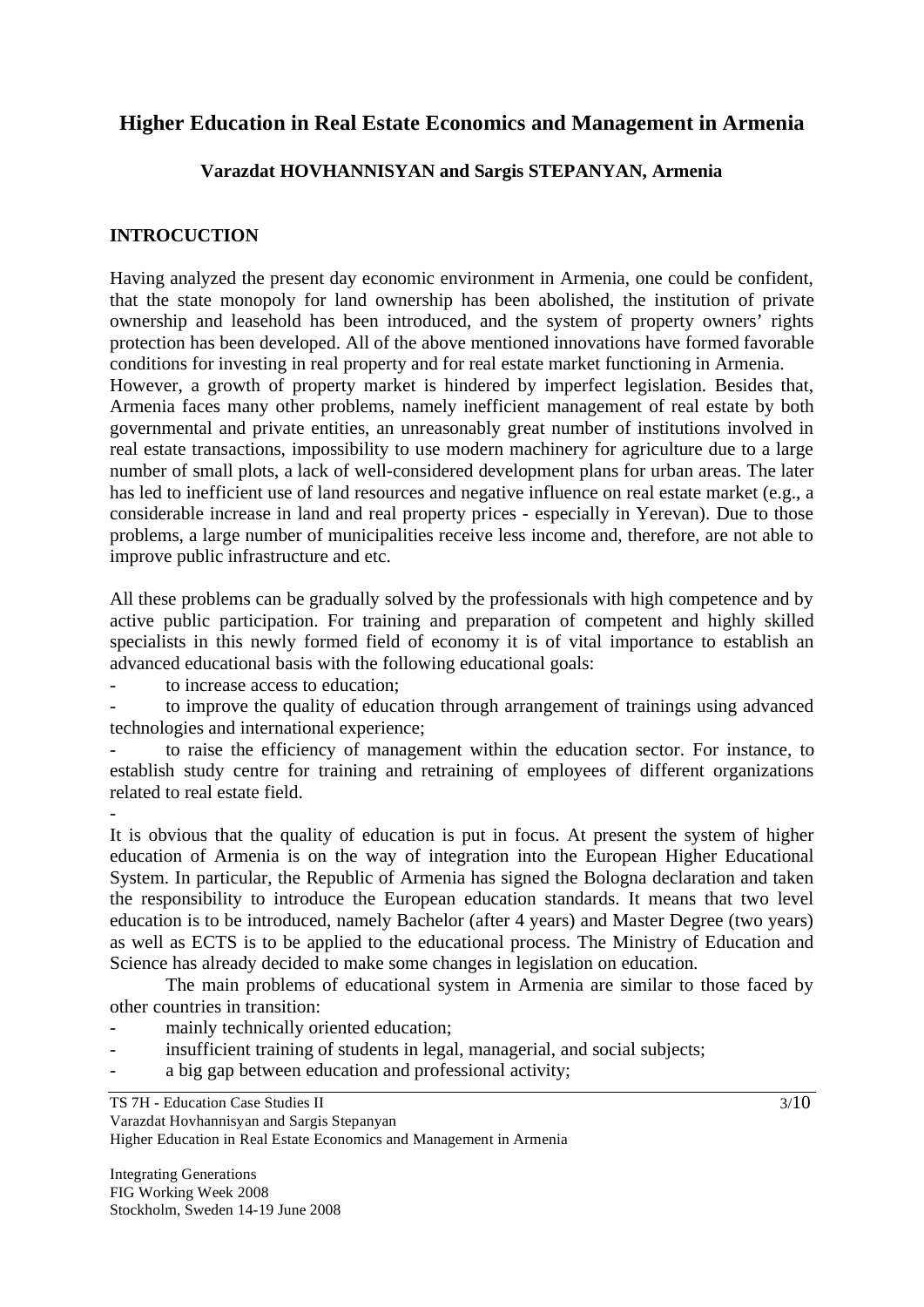inflexible educational system (i.e. impossibility to change study program after obtaining Bachelor degree, for example, for an engineer to continue education for Master in economics).

- considerable shortage of teaching materials and equipment; low efficiency in using facilities and staff.

The Yerevan State University of Architecture and Construction is not an exception.

The university experiences the above-mentioned problems in full content. In particular, the Department of Economics, Law and Management, the teaching staff of which is highly competent and approximately all of them have both theoretical and practical skills, always tries to apply modern educational approaches, however it is equipped with rather moderate technical facilities. For instance, the Department's IT center is equipped with only 10 PCs, while the total number of students to be trained is more than 500. Obviously, the technical staff provided by the university is not sufficient for qualified training of students. There is a library within the university structure with huge number of textbooks but most of them are out-dated. Besides this the Department does not possess enough premises, therefore the teaching process is organized in two sessions (i.e. morning and afternoon).

Thus, while observing gradually development of real estate market in Armenia, as well as analyzing the situation of land market after privatization process, the administration of YSUAC clearly realizes need for introduction of new Master program with specialization in real estate. This will support the real estate sector of the country by providing more competent and professional specialists in this field. For this purpose there was established a consortium with participation of Royal Institute of Technology, East London University, Yerevan State University of Architecture and Construction, "Magistral Nakhagits" ltd for realization of Joint European Project for Curriculum Development for a new Master program of Real Estate Economics and Management. After identifying the strategic goal of the project, the consortium members have decided to undertake a two year Curriculum Development project due to the scope and intensity of the work to be performed within this framework.

The project is expressly aimed to developing a new Master program in Real Estate Economics and Management to be launched on September 2009. The new program will be introduced at the Department of Economics, Law and Management of the YSUAC. The intention is to develop a full set of new courses by using newly prepared teaching materials and to apply advanced IT teaching methodology. The new Master program will be taught during two years after obtaining Bachelor degree. This program will end up by obtaining Master degree in Real Estate Economics and Management. The main target groups of the project are the university's teaching staff, Master and Bachelor students of the Department of Economics, Law and Management<sup>1</sup>, as well as employees of different organizations acting in real estate sector. The total number of students to be educated at the 2 years Master program is estimated for up to 30 annually (including self-financing students).

<sup>&</sup>lt;sup>1</sup> The Department prepares graduates in four specialties: Economics and Management of Organizations (in construction field), Urban Economics and Management, Expertise and Management of Real Estate, Environment Protection Economics and Management.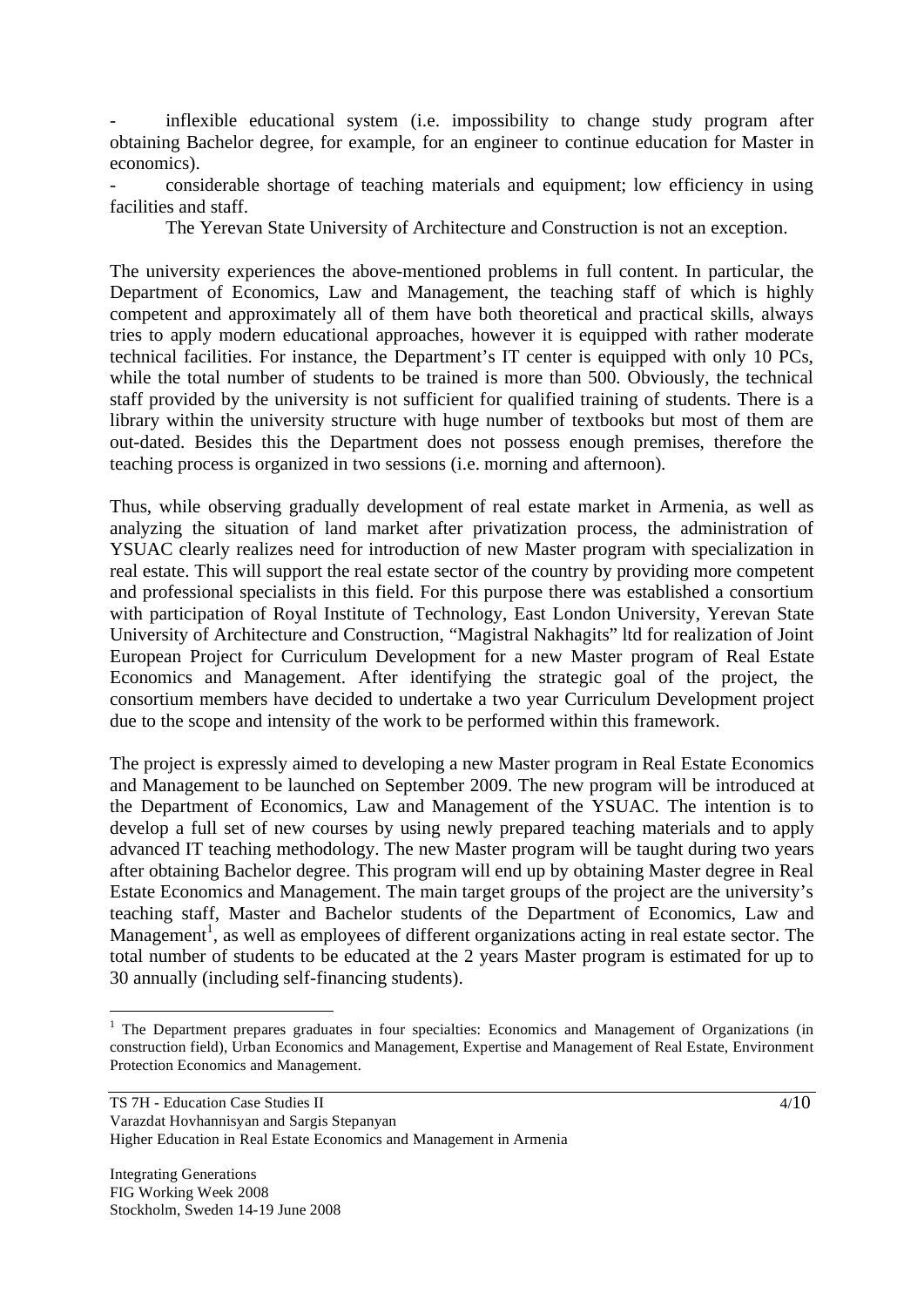During implementation of the project the following outcomes shall be defined:

introduction of a new curriculum for Master program in Real Estate Economics and Management at YSUAC in accordance with European standards;

- development of new courses and relevant teaching materials;
- establishment of Study Centre for teaching special courses related to real estate field;
- development of intensive courses for civil servants;

retraining of teaching staff and training of students of YSUAC (particularly the Department of Economics, Law and Management).

All the consortium members will be involved in discussions of the project goals, outcomes and activities as well as in definition of roles of each partner. During the kick-off meeting<sup>2</sup> the project management group was established. For each new course a responsible teacher has to be assigned. Moreover the development of new courses has to be implemented by responsible teachers from YSUAC in close cooperation with the partners from KTH. The following courses with preliminary number of credits have to be developed during the project:

| <b>Courses</b>                                                        | <b>ETCS</b> |
|-----------------------------------------------------------------------|-------------|
| <b>Economics</b>                                                      | 25          |
| Economics (Macroeconomics $2,5 +$ Microeconomics $2,5$ )<br>1.        | 5           |
| <b>Urban Economics and Management</b><br>2.                           | 2,5         |
| Real Property Economics and Management<br>3.                          | 2,5         |
| <b>Construction Economics and Management</b><br>4.                    | 2,5         |
| 5.<br>Investment analysis                                             | 3           |
| Real estate market analysis<br>6.                                     | 3,5         |
| Real estate valuation and taxation<br>7.                              | 6           |
| Law                                                                   | 20          |
| Fundamentals of Law (i.e. Public law, Civil law, Contract law)<br>8.  | 10          |
| Legislation related to land, environment, planning, roads, etc.<br>9. | 10          |
| <b>Information</b> systems                                            | 20          |
| 10. Land information system                                           | 5           |
| 11. Geographical information systems                                  | 10          |
| 12. Applied geodesy                                                   | 5           |
| <b>Development</b>                                                    | 20          |
| 13. Urban Land Planning                                               | 5           |
| 14. Property formation technique                                      | 5           |
| 15. Urban land development                                            | 10          |
| Other subjects                                                        | 5           |
| 16. Negotiation and communication technique                           | 5           |

 $\overline{a}$  $2$  The kick-off meeting took place during the coordinators meeting at Yerevan State University of Architecture and Construction on 3-7 December 2007.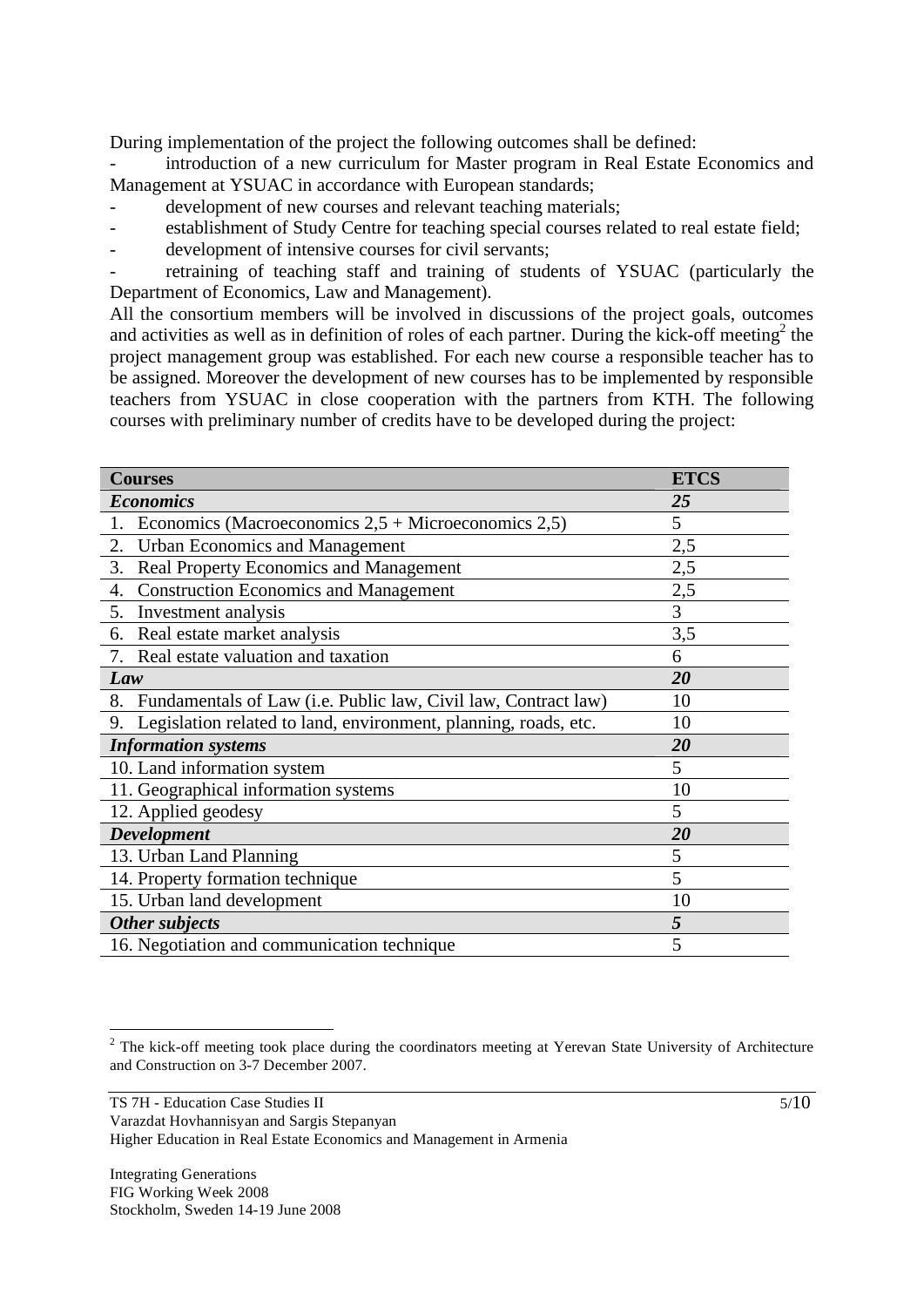The following main knowledge will be provided to students after the completion of master program:

*- Economics.* The course provides knowledge on functioning of market economy (basic insights into the role of economic policy). The course is divided into two parts: Macroeconomics (measurement of gross domestic product (GDP); determination of equilibrium GDP; unemployment and inflation; monetary theory; fiscal and monetary policy) and Microeconomics (the way markets work; the economic circular flow model; consumption theory, production theory and market equilibrium in perfectly competitive and monopolistic markets; basic welfare theory).

*- Building, Construction and Real Estate Economics and Management*. The course shall provide basic knowledge on Real Estate Economics with emphasis on institutional prerequisites and the role of real estate market and real estate management related to the market and the process of creation of new production.

*- Real Estate Market Analysis*. This course is an applied course in the analysis of housing and real estate markets from an international perspective, with special emphasis on US and Swedish experiences. This course shall prepare students to work with consulting companies, institutional investors and building companies.

*- Investment Analysis*. This course includes the basis of value theory and provides an extensive coverage of capital budgeting methods as well as development of a computerized valuation model.

*- Real Estate Valuation and Taxation*. The course will provide basic knowledge on value and valuation theories, applied valuation of residential, commercial and industrial properties. Taxation law with application to different types of real property shall be considered.

*- Fundamentals of Law and Legislation Related to Real Estate* (i.e. Civil law, Land law, Planning, Building and Environmental law, Contract law, Administrative law, Real Estate registration law, Housing law). The course provides knowledge on laws, which regulate land, housing as well as the environment. In particular, real estate transfers, the effective and efficient use of land, and the disposal and/or dispossession of land through different means including expropriation are to be considered during the course. The course also concerns cadastre and property registration as a tool for visualization of real estate for the market.

*- Land and Real Property Information Systems (Introduction to GIS)*. The aim of the course is to provide knowledge about the function of property register in a wider sense. The course will give also an introduction to Geographic Information Systems (GIS), CAD, database technology and reference systems.

*- Applied Geodesy and Cartography*. The aim of this course is to provide basic knowledge of obtaining and processing measuring information related to studying the surface of the Earth for the purpose of its exploration and how to master modern and conventional technologies for making cartographical products and how master modern technologies for surveying.

*- Urban land development*. The course provides deeper understanding of technical, economical, legal and organizational issues related to the urban land development process.

*- Property formation technique*. The aim of the course is to provide an understanding for, and knowledge about, the property division and the means of changing it to enable the students to handle complicated situations within the field of real property formation. Studies of precedents and preparatory works as well as the different laws within the field form an important part of the course. The aim of the course is also to provide an understanding for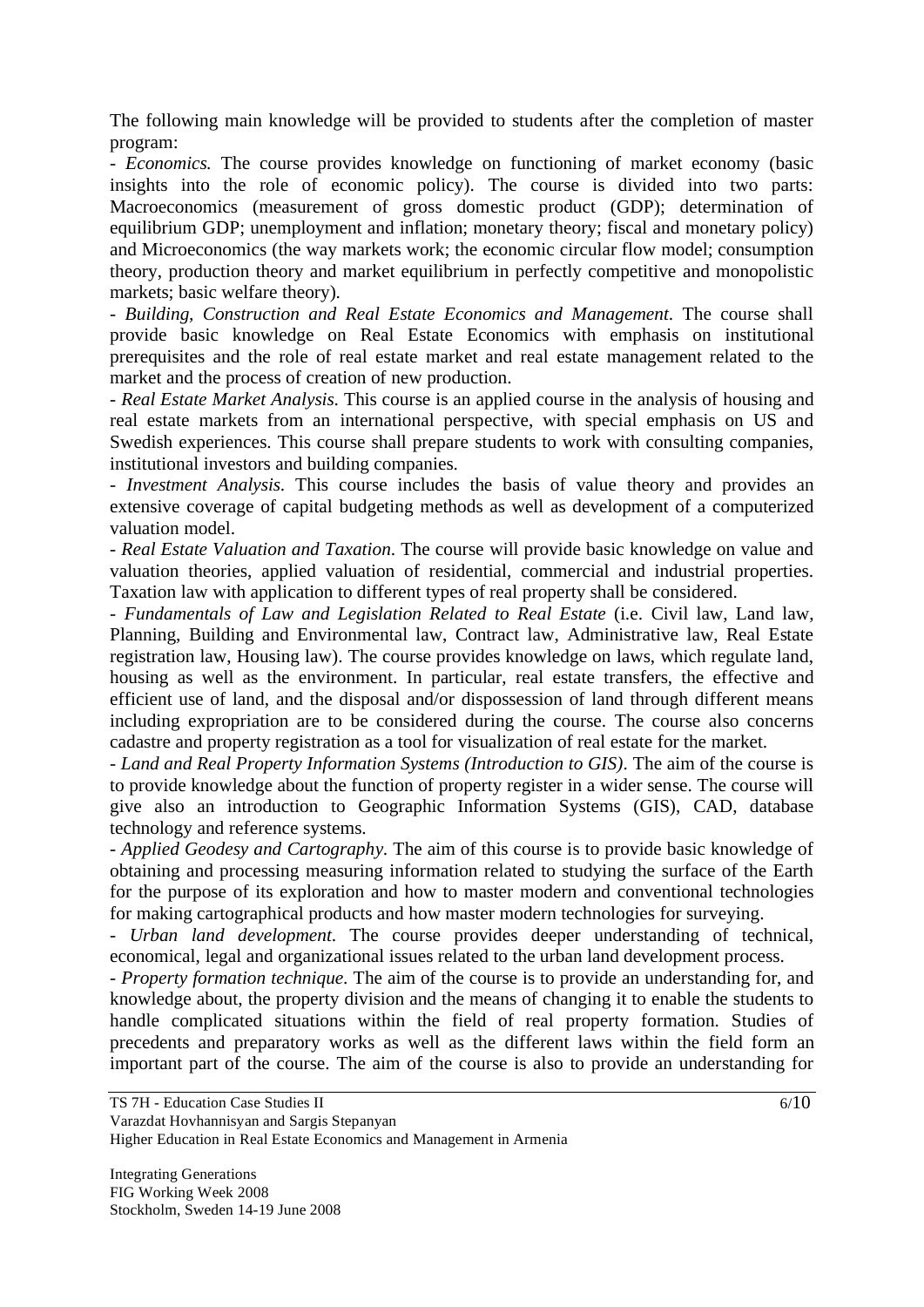how different policies regarding land use are displayed in the material regulation of real property formation and how these regulations are coordinated with other laws concerning land use.

*- Negotiation and communication technique*. The central aim of this course is to provide the students with skills and knowledge necessary for effective business negotiation and communication in general and complex context in particular.

The study period of above mentioned courses are three terms (1.5 year). Last term is envisaged for preparation and presentation of thesis work with preliminary 30 credits (0.5 year).

To test the content of the new courses, it is planned to have one project year for "pilot" implementation of the courses. It means that some courses will be run during the second project year and after completion, the course feedbacks from the students will be collected and analyzed to improve the quality and eventually update the courses to cover necessary topics.

To assist in teaching process new teaching materials are to be prepared and published. Lecture notes of new courses as well as text books will be developed by YSUAC's teaching staff with assistance of academic staff from EU partners.

Next project step covers establishing of the Centre on Real Estate Studies at YSUAC. The Centre will be incorporated into the university's structure according to the existing national regulations. They will be equipped with PCs and each student will have his/her own workplace during seminars. They will intensively be used for teaching/studying where students are to be both taught and examined and, therefore, new teaching methodologies will be applied. All necessary equipment will be purchased according to the procedures specified for EU funding. The equipment will be included into the registry of YSUAC and installed in the designated premises of the Universitiey. The premises will be prepared and furnished using own funds of YSUAC. Several databases (permanently updated), relevant textbooks, and periodicals (both national and international) are also to be purchased. Moreover, it is planned to establish internet connection with all the Centre's computers. The project consortium considers the website as a very important tool for distribution of information and communication, therefore it will be launched shortly after establishing of the Centre and will contain the information available up to the date. Electronical versions of courses will be posted on the websites of the Centre as soon as they are produced and, therefore, it will grow and become mature together with the Centre. This approach will help to spread the information and reach wide target group among English, Armenian and Russian speaking readers. On the website the information about the project developments as well as activities of the Centre will be presented. It is seen that these Centre will act as a dissemination centre of the best outputs reached during the project implementation for other Armenian universities educating in adjacent specialties. Moreover, the Centre is supposed to be used not only by students and teachers but also by the citizens who are looking for any information related to real estate business.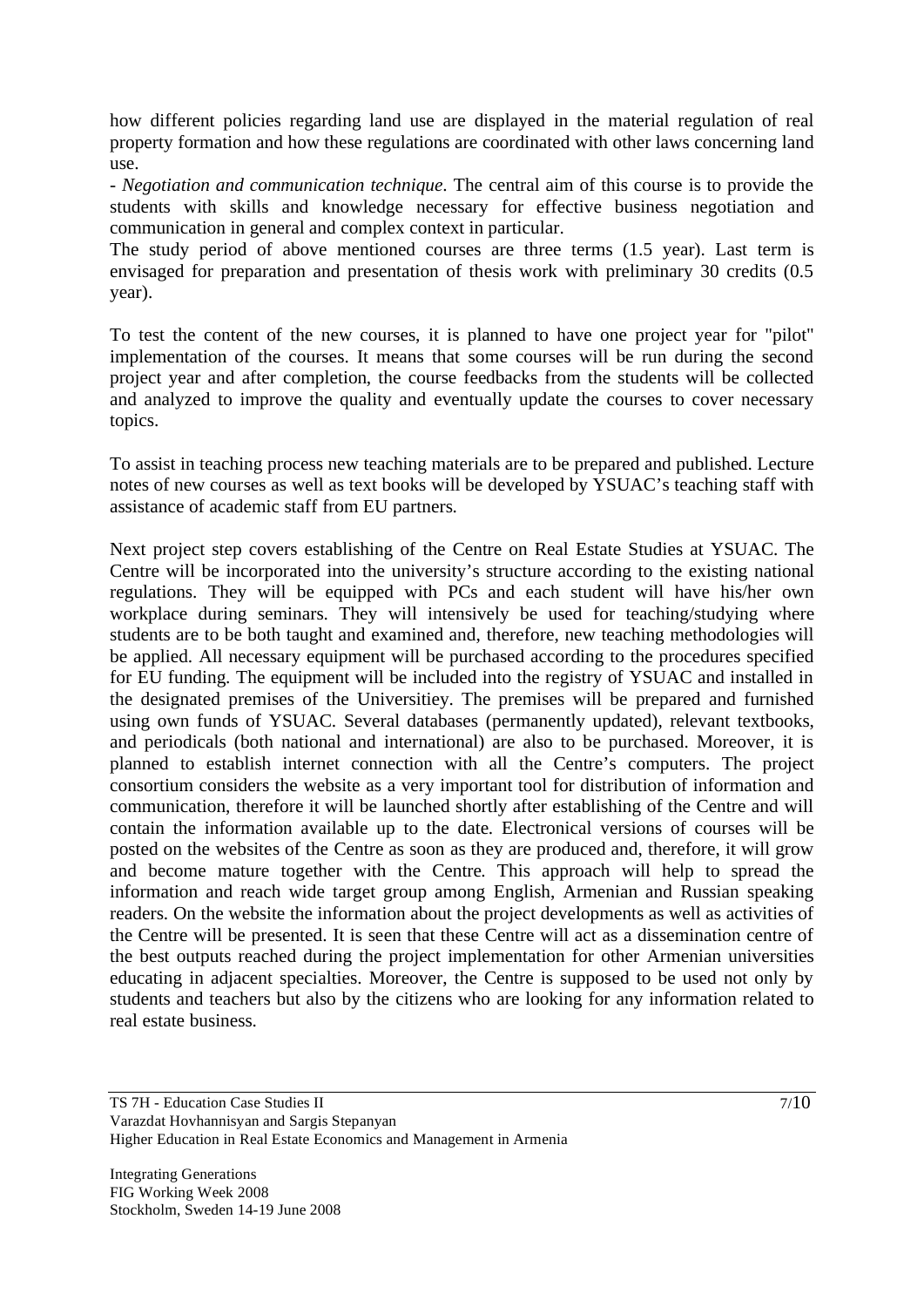Within the framework of the project one student mobility (from Armenia to EU) is planned. The intention with this student mobility is to prepare new staff for teaching the newly developed courses at the Partner universities, therefore, to support education and training of young teachers by exposing them to other educational environment.

Moreover, the project intends to introduce new teaching IT methodologies. For this purpose a methodology seminar is to be organized at KTH for the Armenian teaching staff. During a week teachers will get familiar with KTH's IT teaching experience with aim to apply it in the future in Armenia. The participating Armenian teachers will be able to test on-line IT technology and to discuss it with KTH teaching staff. To facilitate introduction of new IT teaching methodologies and thereby to improve IT skills of Armenian teachers, IT courses are also included in the project. These courses are mainly aimed at teaching staff and graduate students involved in new study programs. After completion, the teachres will be able to apply IT teaching methodology to the educational process through development of on-line tests, exams, etc.

Retraining of teachers is to be organised in several ways, namely through study visits to the EU consortium members to increase teachers' professional competence as well as through English courses to improve teachers' communication skills. Thus, three study visits of YSUAC staff to each EU consortium member for a two week period are planned. Selection of teachers for study visits is to be transparent. These study visits to the consortium member universities are designed for experience exchange, learning new teaching methodology, acquiring new ideas. To improve communicative skills of the teaching staff of the YSUAC intensive English courses are organized

To promote new study programs, an advertising campaign is to be undertaken in Armenia in February-May of every year of the project (i.e. 2008 and 2009). To make this campaign visible, informational booklets about new study program will be published and distributed. The graduate students and teachers involved will advertise a new study programs at the local and national level in Armenian mass media.

The project will also include extensive dissemination activities. The final dissemination event for this project – dissemination conference will be organised in Yerevan to sum-up the project results, openly discuss existing challenges and identify new approaches for fruitful cooperation among the universities, businesses and public sector. There will be invited representatives of the Reference team and the European partners. Moreover, different stakeholders of the Armenian real estate market and the teaching staff from other Armenian universities as well as professionals from relevant government authorities are also to be invited.

.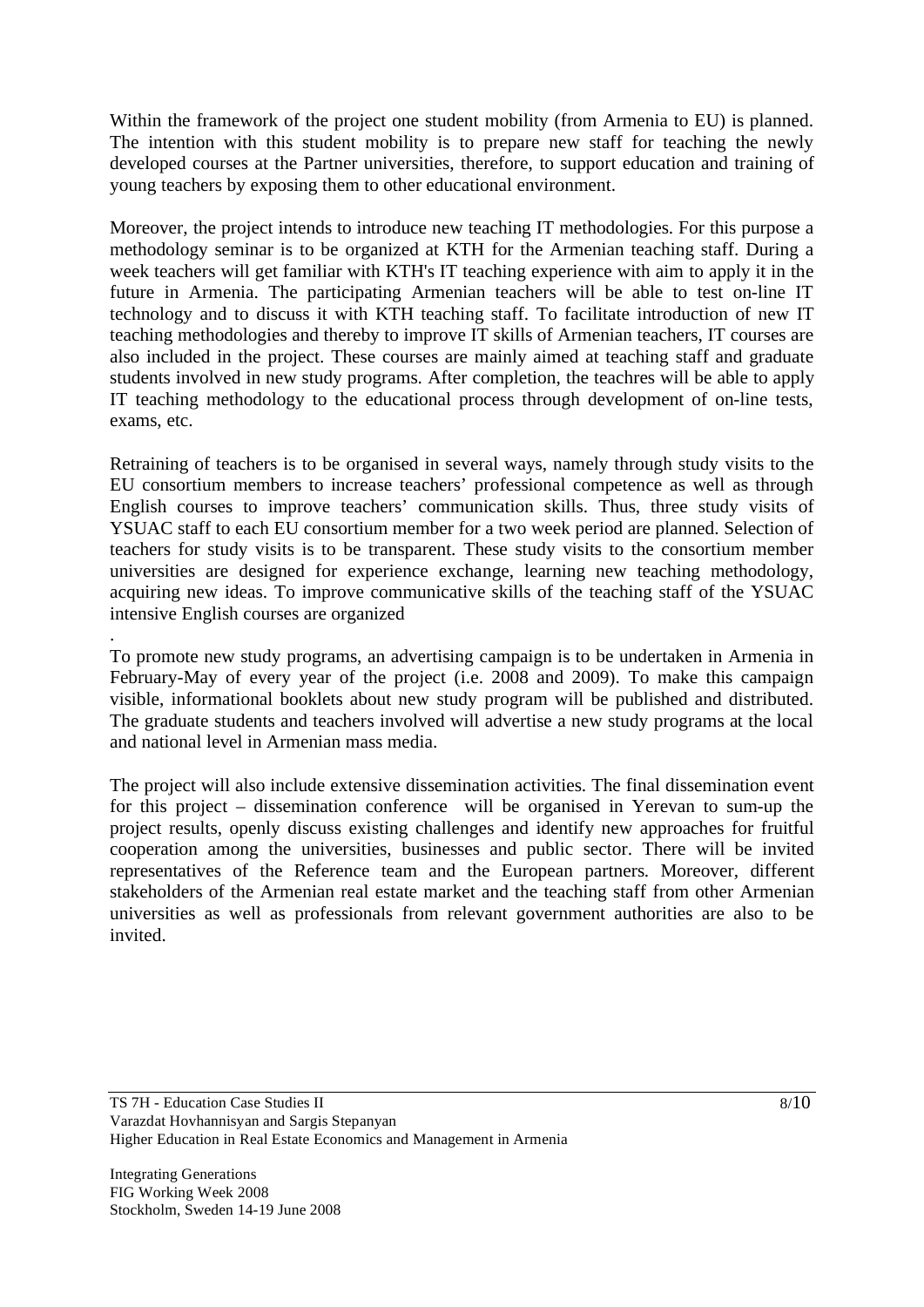#### **BIOGRAPHICAL NOTES**

| Work<br>experience                                          | $1998-$<br>Feb.<br>present<br>Lecturer, Yerevan State University of Architecture and Construction<br>(YSUAC), Department of Economy and Management of Construction                                                                                                                              |      |                                      |               |                                                  |  |
|-------------------------------------------------------------|-------------------------------------------------------------------------------------------------------------------------------------------------------------------------------------------------------------------------------------------------------------------------------------------------|------|--------------------------------------|---------------|--------------------------------------------------|--|
|                                                             | January<br>National program officer, Swiss development and cooperation office in Armenia, Embassy of Switzerland                                                                                                                                                                                | 2006 |                                      |               | present                                          |  |
|                                                             | Oct. $2000$ – present<br><b>Director</b> – <b>founder</b> , "Development ways" Ltd. (real property market valuation,<br>cartography), Armenia                                                                                                                                                   |      |                                      |               |                                                  |  |
|                                                             | March                                                                                                                                                                                                                                                                                           | 2005 |                                      | May           | 2006                                             |  |
|                                                             | <b>Adviser</b>                                                                                                                                                                                                                                                                                  | of   | Kotavk                               | <b>Region</b> | Governor                                         |  |
|                                                             | Oct. $2000 - Aug. 2003$<br><b>Expert, "Armexpertise " Ltd., Chamber of Commerce and Industry of Armenia</b><br>Nov.1998-May 2003<br><b>Economist, Building and arranging enterprise "ElektroSevKavMontaj" (ESKM)</b>                                                                            |      |                                      |               |                                                  |  |
|                                                             | 17.03.2000 – License for Activity of Market Valuation of Real Estate, State Committee<br>of Real Estate Cadastre of The Government of Republic of Armenia                                                                                                                                       |      |                                      |               |                                                  |  |
| Participation<br>in projecting,<br>scientific               | Individual mobility grant for the preparation of Joint European Project<br><i>Oct.</i> 2006:<br>2007 – 2009: Local coordinator of Joint European Project.                                                                                                                                       |      |                                      |               |                                                  |  |
| research<br><b>or</b><br>other<br>programs,<br>publications | Research of real estate market, issues related with valuation, management, operation and<br>taxation of real estate. Scientific works published (more than ten scientific articles, one<br>conspectus of lectures, "Real Estate Economics and Management" text book will be<br>published soon). |      |                                      |               |                                                  |  |
| <b>Professional</b><br><b>Social</b><br>and<br>membership   | $2000 -$ present<br>$2004$ – present                                                                                                                                                                                                                                                            |      | President of Armenian-Swedish Center |               | Member, Union of Private Surveyors and valuators |  |

### **CONTACTS**

MSc, Senior Lecturer, Mr. Varazdat Hovhannisyan Yerevan State University of Architecture and Construction Teryan 105, Yerevan 0009, ARMENIA Tel. +374 93 071353 Fax +374 10 587284 Email: varazdat@list.ru Web site: www.ysuac.am